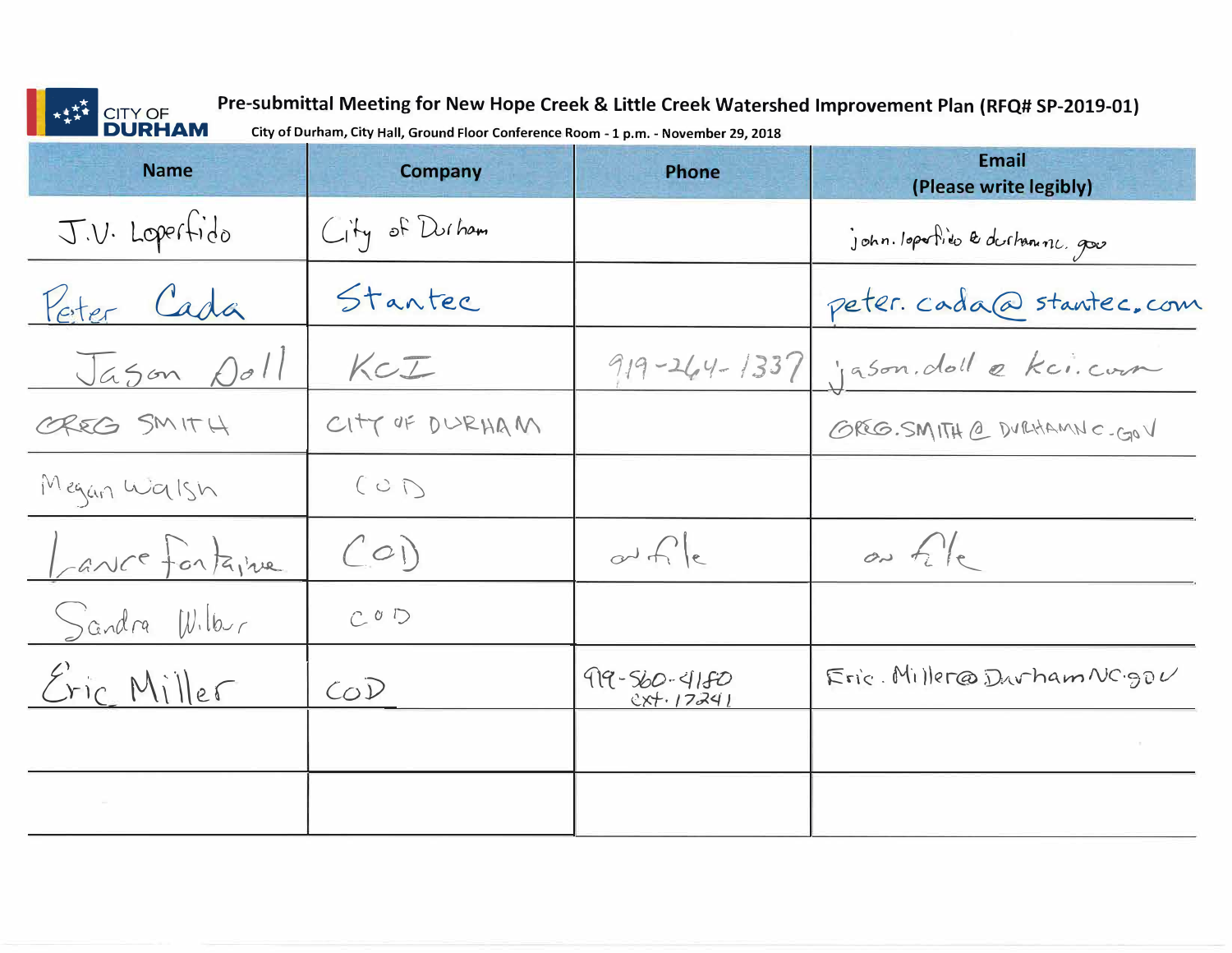

Pre-submittal Meeting for New Hope Creek & Little Creek Watershed Improvement Plan (RFQ# SP-2019-01)

 $\left\vert \gamma \right\rangle$ 

City of Durham, City Hall, Ground Floor Conference Room - 1 p.m. - November 29, 2018

| <b>Name</b>      | <b>Company</b>    | <b>Phone</b>       | <b>Email</b><br>(Please write legibly)      |
|------------------|-------------------|--------------------|---------------------------------------------|
| DOUG KELLER      | KICBK             | 972 972 9566       | diceller@rick.com                           |
| JEFF MEADOR      | $R$ K $C$ K       | $919 - 378 - 9560$ | JMEADUR & RKK, LOM                          |
|                  | Hazen and Sawyer  | 9499 910-554-5735  | geason @ hazenandsawyer.com                 |
| Alysendria Eason | Tetra Tech        | $914 - 4852064$    | $j$ <i>(150m. wright@ term tech.com</i>     |
| Tum Dickmson     | Three Oaks        | 919 417 2099       | tom. deck ison Othercroates engineering con |
| Suzanne Young    | Three Oaks        | 919 423 9413       | Suzanne. Yourge three pals, com             |
| Brian Roberts    | McCornick Taylor  | 919 233 8965       | btroberts@mccormicle taylor.com             |
| Jason Hetrick    | McCormick Tesla   | 919 23 7 8 965     | imhetrick@mtmail.biz                        |
| Martha Eberle    | Andropogon Assoc. | 2173410771         | eberlem à andro pogon com                   |
| Andrew Jones     | Kimley-Horn       | $919 - 677 - 4146$ | andrew.jones@1 komley-ham.com               |
|                  |                   |                    |                                             |